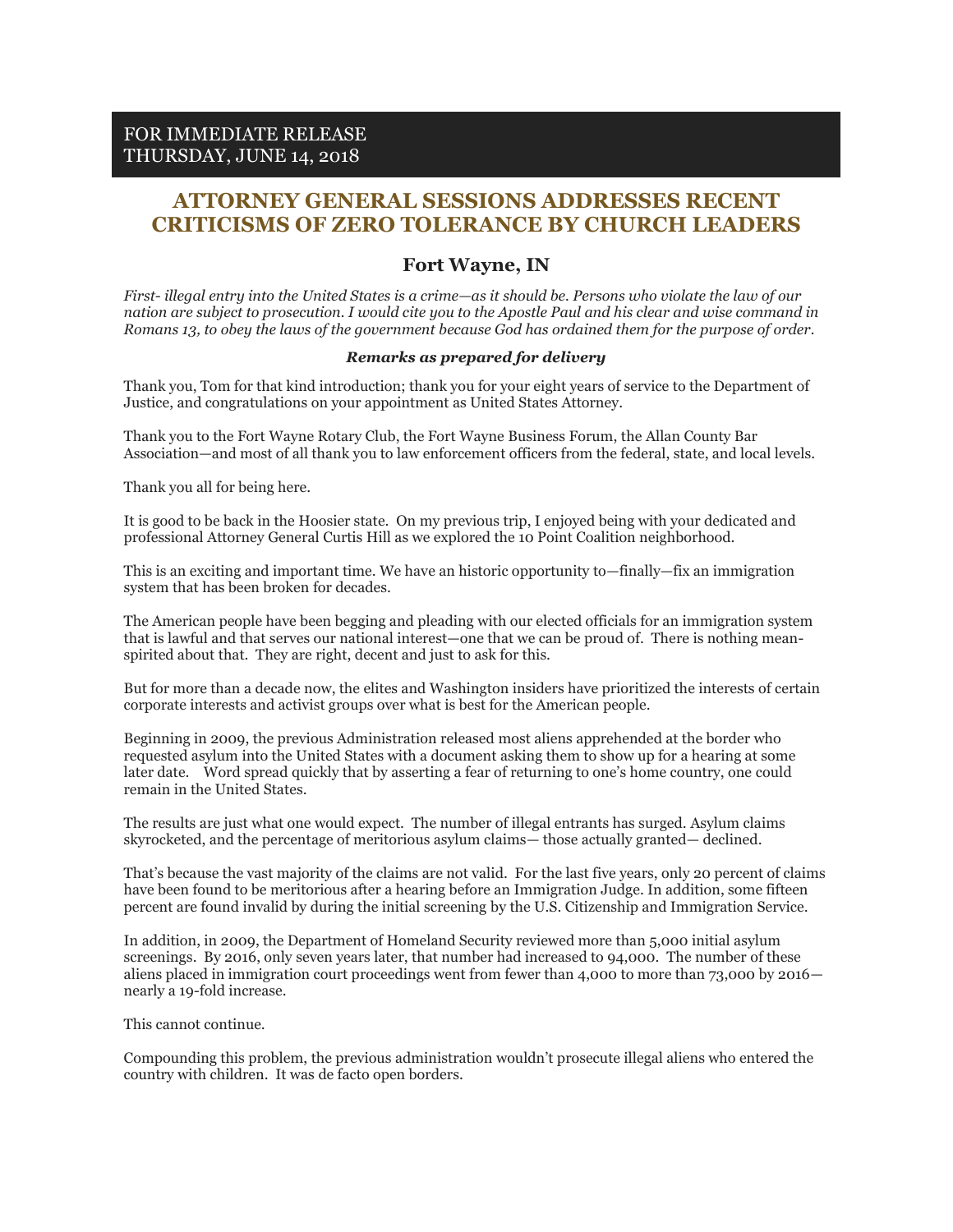The results were unsurprising. More and more illegal aliens started showing up at the border with children. To illustrate, in 2013, there were fewer than 15,000 family units apprehended crossing our border illegally between ports of entry. Five years later, it was more than 75,000—a five-fold increase in five years. It didn't even have to be their child—it could be anyone. You can imagine the horrible abuses that resulted.

The open borders, pro-amnesty crowd encouraged that—and they have the gall to attack those of us who want to end this lawlessness and the dangers these children face.

And then there was the time that President Obama used his pen and phone to do something he said he couldn't legally do. In July 2012—a few months before he was up for re-election—President Obama announced that he would give legal status to 800,000 illegal aliens—along with work authorization and other benefits, like Social Security. Congress had rejected this proposal on multiple occasions—but President Obama did it anyway.

Again, the result was not a surprise: the number of unaccompanied alien children arriving at our border nearly doubled in one year. The next year, it doubled again.

That could hardly be a coincidence. The President had sent the wrong message. Criminal networks spread the lie that kids could get amnesty. As a result, tens of thousands of vulnerable children made the dangerous journey North—with terrible humanitarian consequences.

And then, in 2014, the Obama Administration doubled down and attempted to expand its unlawful amnesty to any illegal alien here since 2010.

Towards the end of the last administration, prosecutions for illegal entry and reentry both declined, and sanctuary policies were encouraged, eroding relationships with state and local law enforcement officers that had taken decades to build.

Sanctuary policies are when cities or states refuse to cooperate with federal immigration enforcement. If they've got somebody in custody who is wanted for deportation—they release them back into the community. At their root, they are a rejection of all immigration law. If you won't deport somebody who came here illegally and then committed another crime—then who will you deport?

Meanwhile in Congress, efforts to end illegal immigration have been blocked at every turn. Any law enforcement policies are attacked by open borders radicals and well-paid lobbyists.

Every time something is proposed that would end illegal immigration, it gets blocked. If it works, it gets blocked. If it doesn't work—if it won't end illegal immigration—then the elites and the Washington insiders are all for it.

Eric Holder—my predecessor as Attorney General of the United States—supports sanctuary laws. Here is his legal defense of sanctuary policies: "states have the power over the health and safety of their residents and the allocation of state resources." That's it. It's almost a non sequitur. The question is whether cities and states have the right under the Constitution to actively undermine the supreme law of the land—a question that has been settled repeatedly in the negative since 1819.

Our elites—who seem to think that they are also our betters—don't like our immigration system; they know they don't have the votes to change it—and so they have willingly embraced illegality. It is outrageous.

But the Trump administration is working to restore legality to the system and undo the damage that was done in the Obama years.

Unfortunately there has been a lot of misinformation out there on what we at the Department of Justice are doing. The reports have been so wrong that some people might even call it "fake news."

So let me clear a few things up.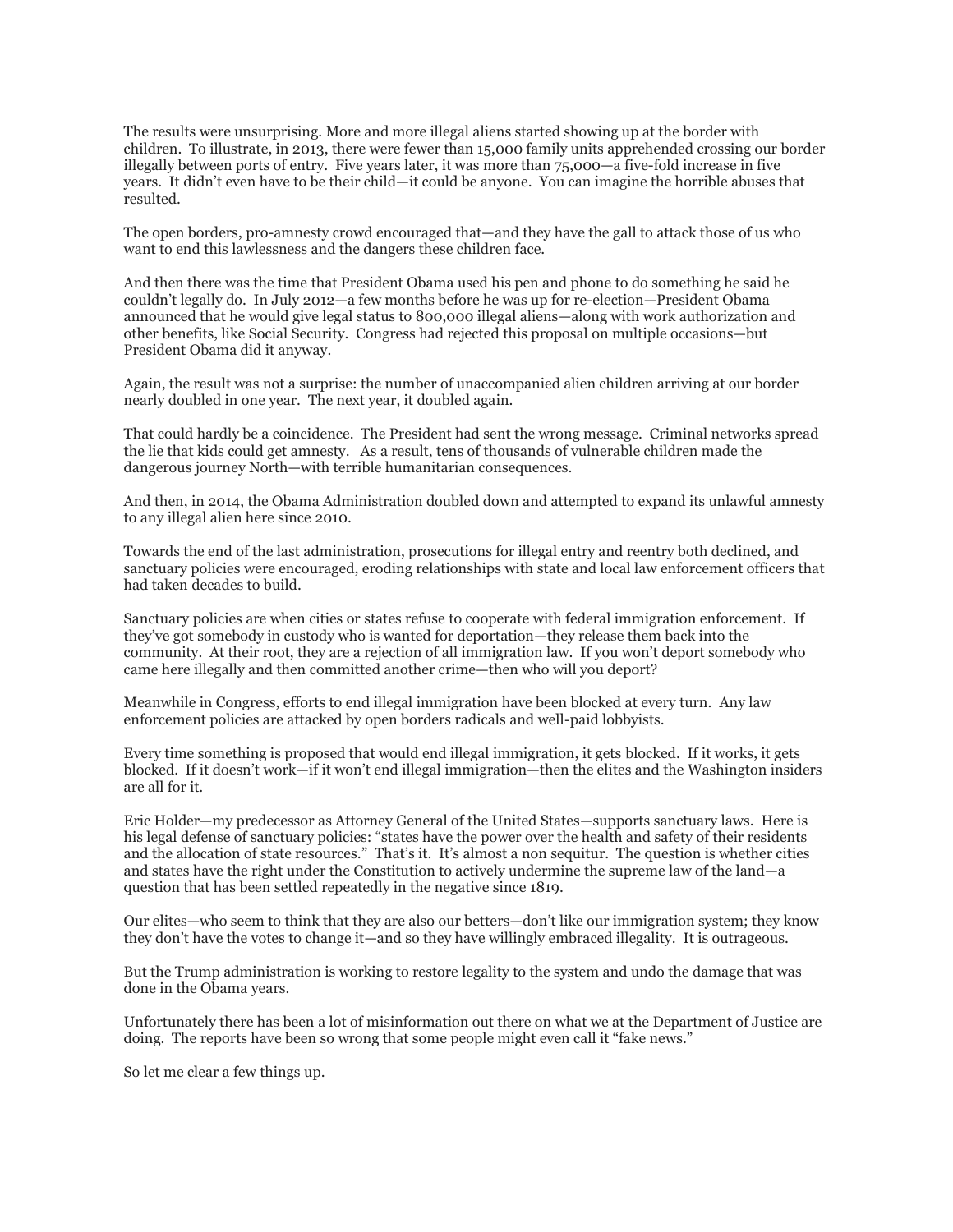Yes, we are pursuing a "zero tolerance" prosecution policy at the border.

Under the laws of this country, illegal entry is a misdemeanor. Re-entry after having been deported is a felony.

Under the law, we are supposed to prosecute these crimes. Accordingly, I have ordered our prosecutors to pursue 100 percent of the illegal entries on the Southwest border that DHS refers to us.

If you cross the Southwest border unlawfully, then the Department of Homeland Security will arrest you and the Department of Justice will prosecute you. That is what the law calls for—and that is what we are going to do. Having children does not give you immunity from arrest and prosecution. It certainly doesn't give immunity to American citizens.

However, we are not sending children to jail with their parents. The law requires that children who cannot be with their parents be placed in custody of the Department of Health and Human Services within 72 hours.

We currently spend more than \$1 billion a year in taxpayer dollars taking care of unaccompanied illegal alien minors. Most are in HHS custody. They are provided food, education in their native language, health and dental care, and transported to their destination city—all at taxpayer expense.

It should be noted the perils to which these parents subject their children. Hundreds of aliens die every year trying to make it to the border to illegally enter this country. In many cases, children are trafficked, abused, or recruited by criminal gangs. No one should subject their child to this treacherous journey—and yet the open borders lobby encourages it every day.

But the Trump administration is ending the Obama-era incentives to bring children here illegally. Last September, the Trump administration ended DACA. We agree with President Obama: he didn't have the legal authority to give any legal status to illegal aliens without Congress. That's why this unlawful policy is over.

And now that DACA is over, the criminals can't spread the lie that kids can get amnesty.

Our policies are discouraging people from making children endure that treacherous journey. Everything the open borders lobby is doing is encouraging that and endangering these children. It's that simple.

There's only one way to stop this and that is for people to stop smuggling children. Stop crossing the border illegally with your children. Apply to enter lawfully. Wait your turn.

We have also returned the asylum process to what Congress intended it to be.

If you don't meet the requirements for asylum in this country, then you do not receive asylum here. That should not be a controversial idea.

Let me take an aside to discuss concerns raised by our church friends about separating families. Many of the criticisms raised in recent days are not fair or logical and some are contrary to law.

First- illegal entry into the United States is a crime—as it should be. Persons who violate the law of our nation are subject to prosecution. I would cite you to the Apostle Paul and his clear and wise command in Romans 13, to obey the laws of the government because God has ordained them for the purpose of order.

Orderly and lawful processes are good in themselves and protect the weak and lawful.

Our policies that can result in short term separation of families is not unusual or unjustified. American citizens that are jailed do not take their children to jail with them. And non-citizens who cross our borders unlawfully —between our ports of entry—with children are not an exception.

They are the ones who broke the law, they are the ones who endangered their own children on their trek.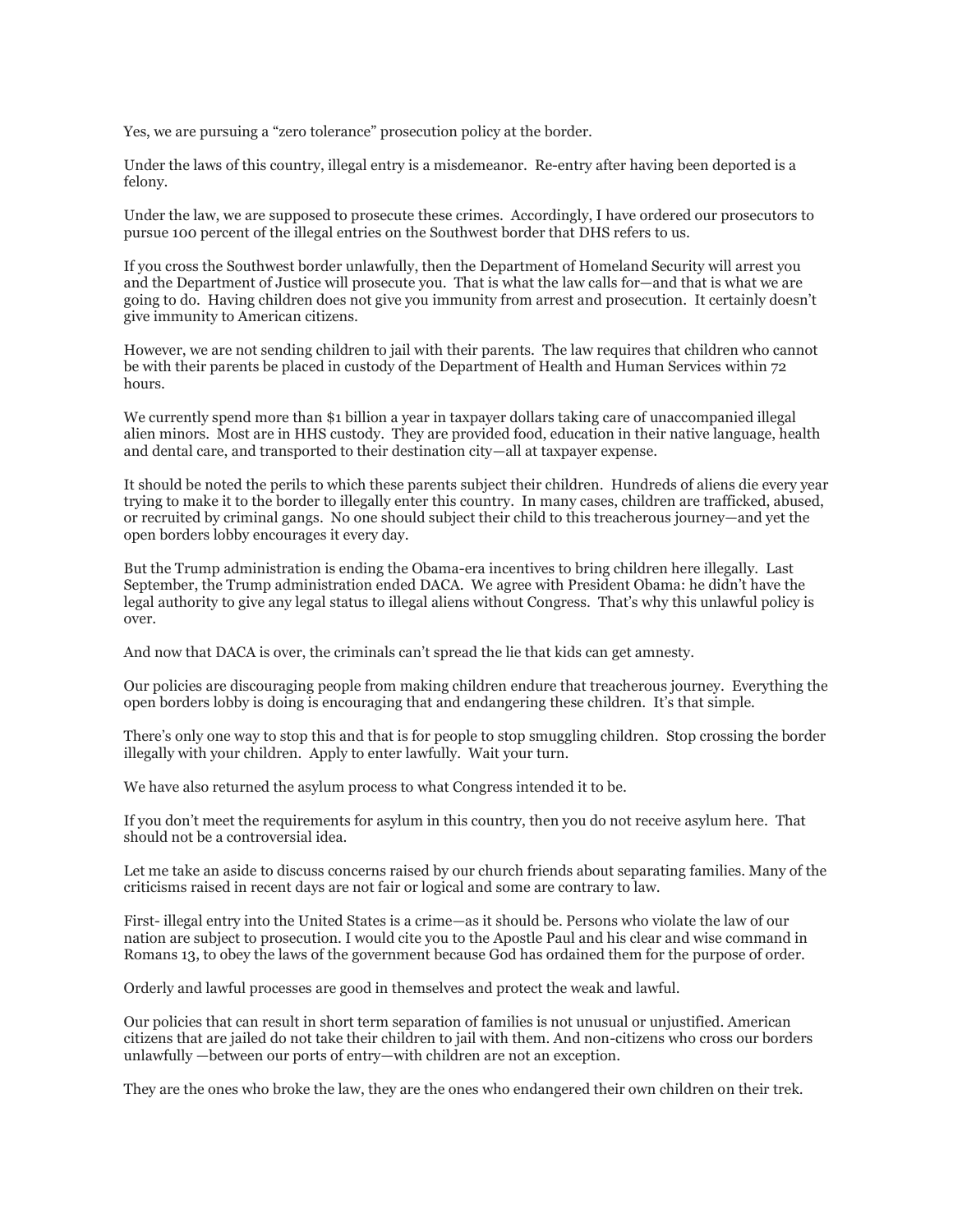The United States on the other hand, goes to extraordinary lengths to protect them while the parents go through a short detention period.

Please note, Church friends, that if the adults go to one of our many ports of entry to claim asylum, they are not prosecuted and the family stays intact pending the legal process.

The problem is that it became well known that adults with children were not being prosecuted for unlawful entry and the numbers surged from 15,000 in 2013 to 75,000 four years later. That policy was a declaration of open borders for family units.

Importantly, children are far more at risk attempting entry in remote areas.

I have given the idea of immigration much thought and have considered the arguments of our Church leaders. I do not believe scripture or church history or reason condemns a secular nation state for having reasonable immigration laws. If we have them, then they should be enforced. A mere desire to benefit from entry to the nation does not justify illegal entry. And, there are of course adverse consequences to illegal actions.

Once again, let me state that this nation has perhaps the most generous laws in the world.

My request to these religious leaders who have criticized the carrying out of our laws to also speak up strongly to urge anyone who would come here to apply lawfully, to wait their turn, and not violate the law.

Under the INA, asylum is available for those who leave their home country because of persecution or fear on account of race, religion, nationality, membership in a particular social group, or political opinion. Asylum was never meant to solve all problems—even all serious problems— that people face every day all over the world.

You may have heard that I have "restricted" asylum eligibility or "denied" asylum eligibility to certain people. But that's not exactly right.

I have not made new law—I have simply restated and implemented what Congress has passed: asylum is generally not for those who have suffered a private act of violence. It is for members of groups who are persecuted by the state or whom the state will not protect from persecution. Members of those groups cannot go somewhere else in their home country. Most victims of private crimes can.

Think about it. There are victims of crime all over the world—1.2 million violent crimes are committed every year in this country alone. Are all 1.2 million of these victims automatically entitled to asylum in Canada, the United Kingdom, or anywhere else they choose?

We have to make a choice: do we continue to allow the word to spread that you can come here illegally and there will be no consequences—or do we finally send the message that we enforce our laws? In the Trump administration, we enforce the law.

There is no right or entitlement—legal or moral—to come to this country. Immigration is a privilege that the American people have chosen to grant in certain cases. And let me note how generous the American people are: we allow in 1.1 million legal immigrants on a path to citizenship every year. Another 700,000 come here explicitly for jobs. Another half a million come here to attend our universities and colleges.

But we've got a choice here. We either have open borders or we have laws. It's one or the other.

Some people in the media have chosen to attack us for enforcing the law. That doesn't surprise me. But I'm not ashamed of the United States of America. I am not going to apologize for carrying out our laws. That is my duty.

President Trump ran for office promising to end the illegality and to fix our system. We are carefully and lawfully stopping the abuses in our system.